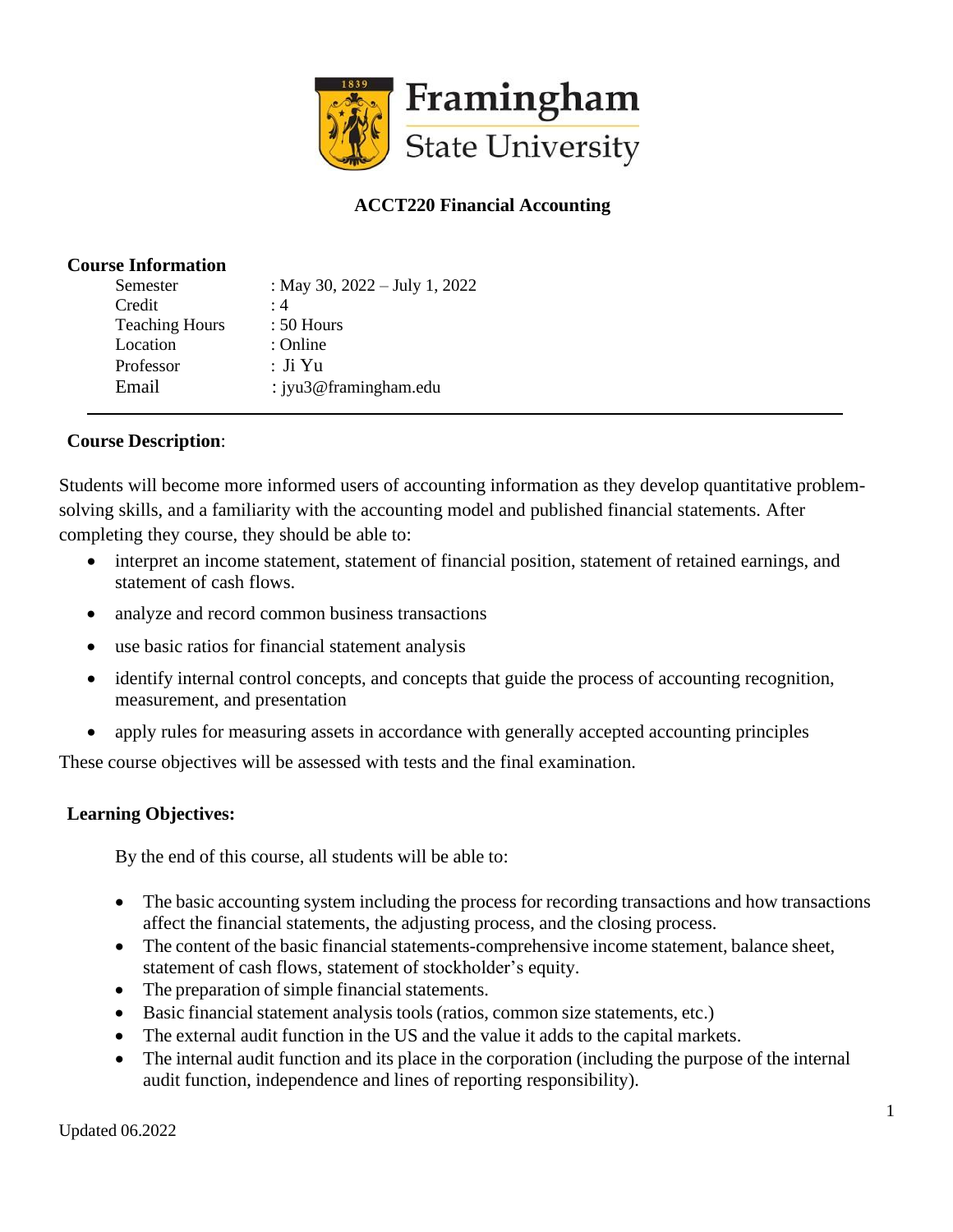- Time value of money and its application to decision making for managers.
- The financial accounting standard-setting and regulation process.
- How management's choice of or application of accounting principles can affect the financial statements.
- Revenue recognition-rules and abuses.
- Receivables: net realizable value, allowance for uncollectables, international receivable transactions.
- Inventories: cost, cost flow assumptions, LCM.
- PPE: capital vs. revenue expenditures, depreciation: accounting vs. tax.
- Liabilities: definition, contingencies, stock options, bonds, leases.

# **Required Textbook and Course Materials:**

Accounting: Tools for Business Decision Making, 7th edition by Kimmel, Weygandt, & Kieso (Wiley), ISBN: 978-1-119-57105-6

## **Course Requirements:**

#### **Prerequisites**

Math level of 3. (*Note: undergraduate students must complete this course with a minimum grade of C- for it to qualify as a prerequisite for other business courses. MBA students must earn a minimum grade of B.)*

## *Course Goals*

| <b>UDG</b><br>goals | <b><i><u>Critical</u></i></b><br><b>Thinking</b> | Oral<br>Communication | Written<br>Communication | <b>Teamwork</b> | <b>Ethics</b> |
|---------------------|--------------------------------------------------|-----------------------|--------------------------|-----------------|---------------|
| Major               |                                                  |                       |                          |                 |               |
| Minor               |                                                  |                       |                          |                 |               |

# **Grading:**

Distributions of points among various course requirements.

- 1. 10% **Assignments**
- 2. 10% **Participation and Quiz**
- 3. 40% **Midterm Exam**
- 4. 40% **Final Exam**

Class notes (under Content) and examination scores (under Grade Book) will be posted on Canvas. All business majors need a "C-" or better to pass the course. This course has been designated as a prerequisite of several courses. Failure to pass the course may result in extra time spent in the program. **If a student misses an exam for personal reasons (sickness, family emergency, etc.), then the final exam will be counted two timesto replace the missing exam.**

**Conversion** of numerical scores to letter grades is based on the list below: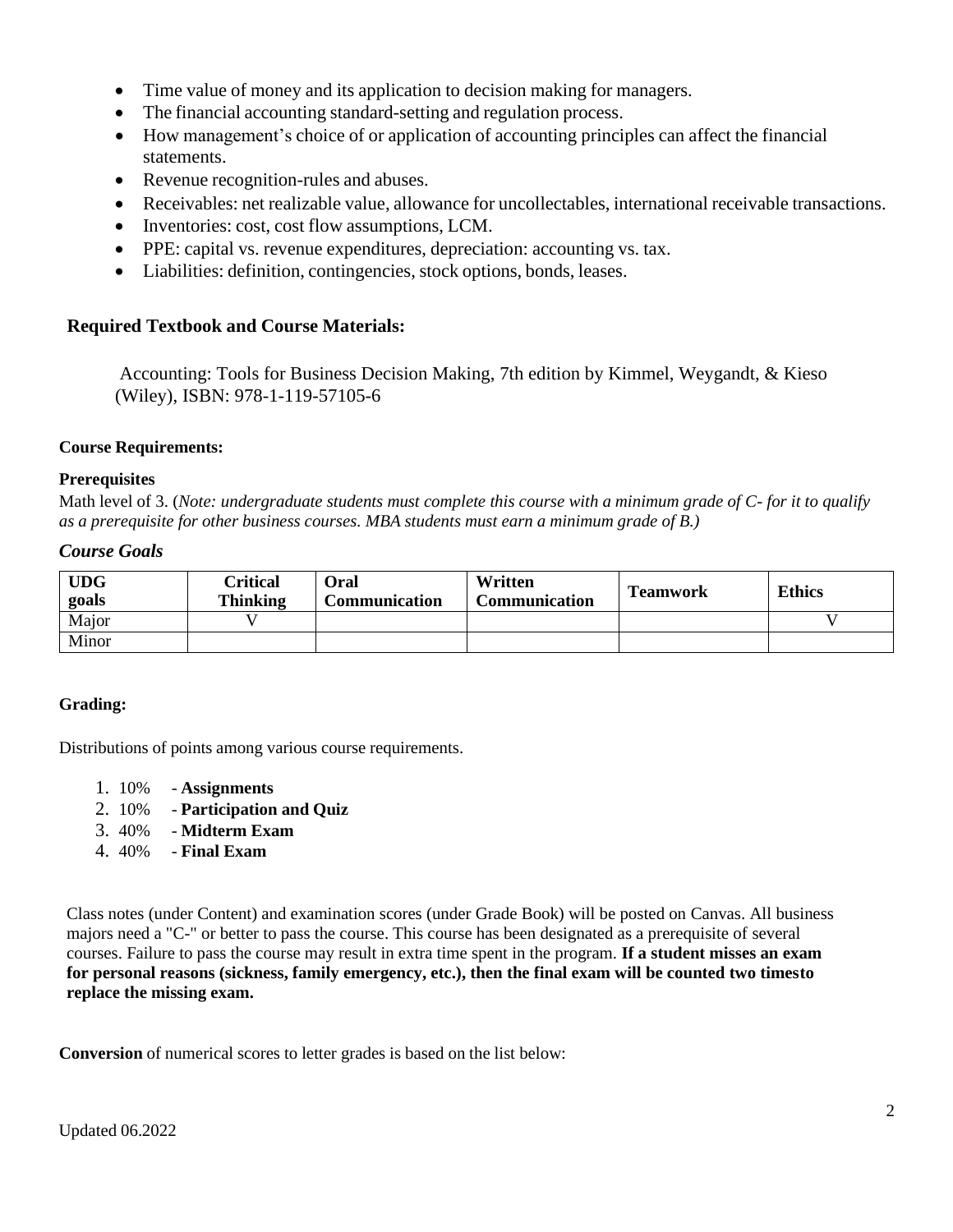| 93.00% & above  | А  |
|-----------------|----|
| 88.00% - 92.99% | А- |
| 85.00% - 87.99% | B+ |
| 82.00% - 84.99% | в  |
| 79.00% - 81.99% | в- |
| 76.00% - 78.99% | C+ |
| 73.00% - 75.99% | C. |
| 70.00% - 72.99% | C- |
| 65.00% - 69.99% | D+ |
| 60.00% - 64.99% | D  |
| 59.99% & below  | F  |
|                 |    |

## **Expectations**

Treat this class as you would for your job: prepare by reading the text and doing assigned homework. Arrive promptly and remain in the classroom for the duration of the class period. Please do not exit and reenter the room during class time, except in an emergency situation; turn off your cell phone during class. Be proactive: if you are having a problem with the material being covered, seek help right away. [Office Hours: see the top of the page]

#### **Policies**

**Textbooks**: Not having textbooks or delay of purchasing the textbooks may significantly damage the chance of successful completion of the course. It is student's responsibility to obtain the textbooks in the first week of the semester. The publisher offers a 14-day grace period.

**Absences and tardiness**: Students who are absent from class should check WileyPlus and Canvas to study the course contents and work on homework assignments.

**Cheating and plagiarism**: students are expected to maintain the highest standards of honesty in their college work. Cheating, forgery, and plagiarism are serious offenses, and students that engage in any form of academic dishonesty will be subject to disciplinary action.

#### **Tentative Course Schedule**

| Week | <b>Class</b> | <b>Topics &amp; Chapters</b>                              | <b>Quiz and homework</b>                                                    |
|------|--------------|-----------------------------------------------------------|-----------------------------------------------------------------------------|
|      | Class 1      | Chapter 1: Introduction to Financial<br><b>Statements</b> | Quiz & Homework Chapter 1<br>Introduction to Financial<br><b>Statements</b> |
|      | Class 2      | <b>Chapter 2: Financial Statements</b>                    | Quiz & Homework Chapter 2<br><b>Financial Statements</b>                    |
|      | Class 3      | <b>Chapter 2: Financial Statements</b>                    | Quiz & Homework Chapter 2<br><b>Financial Statements</b>                    |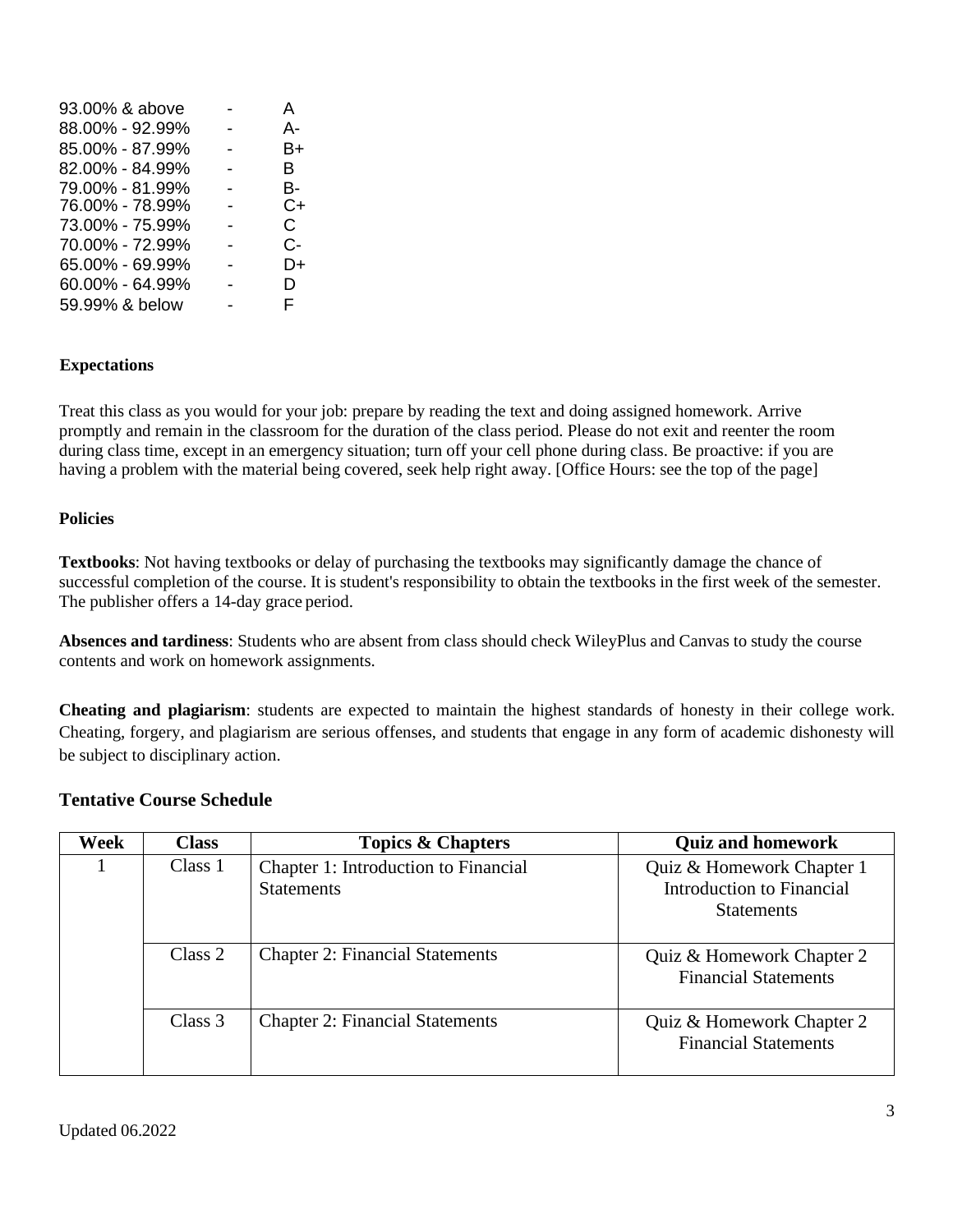|                | Class 4        | Chapter 3: The Accounting Information<br>System                               | Quiz & Homework Chapter 3 The<br><b>Accounting Information System</b>                                                                                    |
|----------------|----------------|-------------------------------------------------------------------------------|----------------------------------------------------------------------------------------------------------------------------------------------------------|
|                | Class 5        | Chapter 3: The Accounting Information<br>System                               | Quiz & Homework Chapter 3 The<br><b>Accounting Information System</b>                                                                                    |
|                |                |                                                                               | Homework set 1, quiz set 1 DUE<br>June 4 <sup>th</sup> at 11:59pm (include all<br>chapter 1 and 2)                                                       |
| $\overline{2}$ | Class 1        | Chapter 3: The Accounting Information<br>System                               | Quiz & Homework Chapter 3 The<br><b>Accounting Information System</b>                                                                                    |
|                | Class 2        | <b>Chapter 4: Accrual Accounting Concepts</b>                                 | Quiz & Homework Chapter 4<br><b>Accrual Accounting Concepts</b>                                                                                          |
|                | Class 3        | <b>Chapter 4: Accrual Accounting Concepts</b>                                 | Quiz & Homework Chapter 4<br><b>Accrual Accounting Concepts</b>                                                                                          |
|                | Class 4        | <b>Chapter 4: Accrual Accounting Concepts</b>                                 | Quiz & Homework Chapter 4<br><b>Accrual Accounting Concepts</b>                                                                                          |
|                | <b>Class 5</b> | <b>Middle term exam</b>                                                       | <b>Middle term exam</b><br>Homework set 2, quiz set 2 DUE<br>June 11 <sup>th</sup> at 11:59pm (include<br>chapters 3&4)                                  |
| 3              | Class 1        | Chapter 5: Merchandising Operations and the<br>Multiple-Step Income Statement | Quiz & Homework Chapter 5<br>Merchandising Operations and the<br>Multiple-Step Income Statement                                                          |
|                | Class 2        | Chapter 6: Reporting and Analyzing Inventory                                  | Quiz & Homework Chapter 6<br><b>Reporting and Analyzing</b><br>Inventory                                                                                 |
|                | Class 3        | Chapter 6: Reporting and Analyzing Inventory                                  | Quiz & Homework Chapter 6<br><b>Reporting and Analyzing</b><br>Inventory                                                                                 |
|                | Class 4        | Chapter 7: Fraud, Internal Control, and Cash                                  | Quiz & Homework Chapter 7<br>Fraud, Internal Control, and Cash                                                                                           |
|                | Class 5        | Chapter 7: Fraud, Internal Control, and Cash                                  | Quiz & Homework Chapter 7<br>Fraud, Internal Control, and Cash<br>Homework set 3, quiz set 3 DUE<br>June 18th at 11:59pm (include<br>chapters 5,6 and 7) |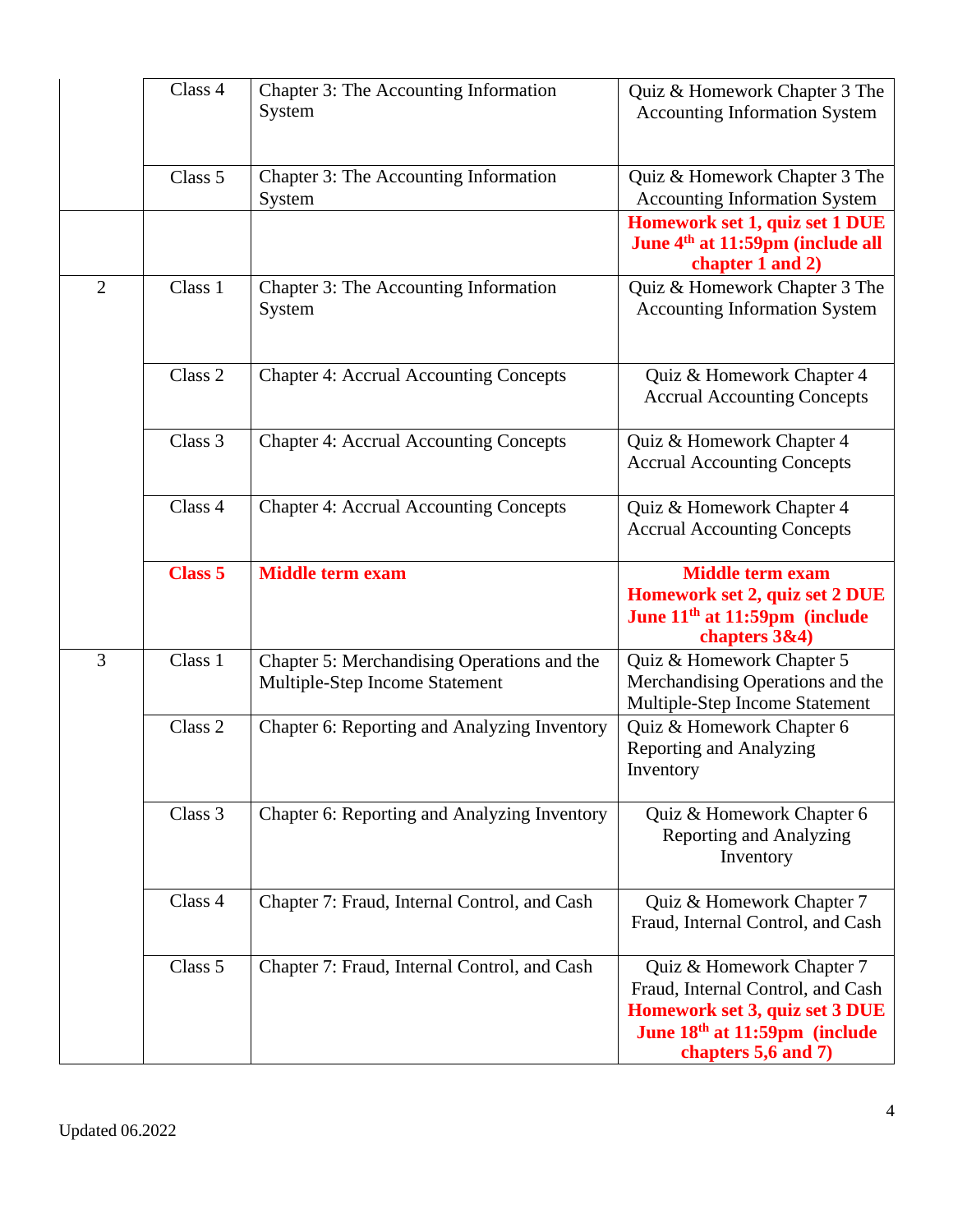| $\overline{4}$ | Class 1        | Chapter 8: Reporting and Analyzing<br>Receivables               | Quiz & Homework Chapter 8<br><b>Reporting and Analyzing</b><br>Receivables                                                                                                     |
|----------------|----------------|-----------------------------------------------------------------|--------------------------------------------------------------------------------------------------------------------------------------------------------------------------------|
|                | Class 2        | Chapter 8: Reporting and Analyzing Long-<br><b>Lived Assets</b> | Quiz & Homework Chapter 8<br>Reporting and Analyzing Long-<br><b>Lived Assets</b>                                                                                              |
|                | Class 3        | Chapter 8: Reporting and Analyzing Long-<br><b>Lived Assets</b> | Quiz & Homework Chapter 8<br>Reporting and Analyzing Long-<br><b>Lived Assets</b>                                                                                              |
|                | Class 4        | Chapter 9: Reporting and Analyzing<br>Liabilities               | Quiz & Homework Chapter 9<br><b>Reporting and Analyzing</b><br>Liabilities                                                                                                     |
|                | Class 5        | Chapter 9: Reporting and Analyzing<br>Liabilities               | Quiz & Homework Chapter 9<br><b>Reporting and Analyzing</b><br>Liabilities<br>Homework set 4, quiz set 4 DUE<br>June 25 <sup>th</sup> at 11:59pm (include<br>chapters 8 and 9) |
| 5              | Class 1        | Chapter 10: Reporting and Analyzing<br>Stockholders' Equity     | Quiz & Homework Chapter 10<br><b>Reporting and Analyzing</b><br>Stockholders' Equity                                                                                           |
|                | Class 2        | Chapter 10: Reporting and Analyzing<br>Stockholders' Equity     | Quiz & Homework Chapter 10<br><b>Reporting and Analyzing</b><br>Stockholders' Equity & Chapter<br><b>Statement of Cash Flows</b>                                               |
|                | Class 3        | <b>Chapter 11: Statement of Cash Flows</b>                      | Quiz & Homework Chapter 11<br><b>Statement of Cash Flows</b>                                                                                                                   |
|                | Class 4        | Chapter11: Statement of Cash Flows                              | Quiz & Homework Chapter 11<br><b>Statement of Cash Flows</b>                                                                                                                   |
|                | <b>Class 5</b> | <b>FINAL EXAM</b>                                               | <b>FINAL EXAM</b><br>(Comprehensive)<br>Homework set 5, quiz set 5 DUE<br>June 30 <sup>th</sup> @11:59pm (include all<br>chapters 10 and 11)                                   |

# **School of Business: Ethics Statement**

School of Business students are expected to maintain the highest standards of honesty in their college work. Cheating, forgery, and plagiarism are serious offenses, and students that engage in any form of academic dishonesty will be subject to disciplinary action. While we prefer to adhere to a code of honor in the School of Business, due to national